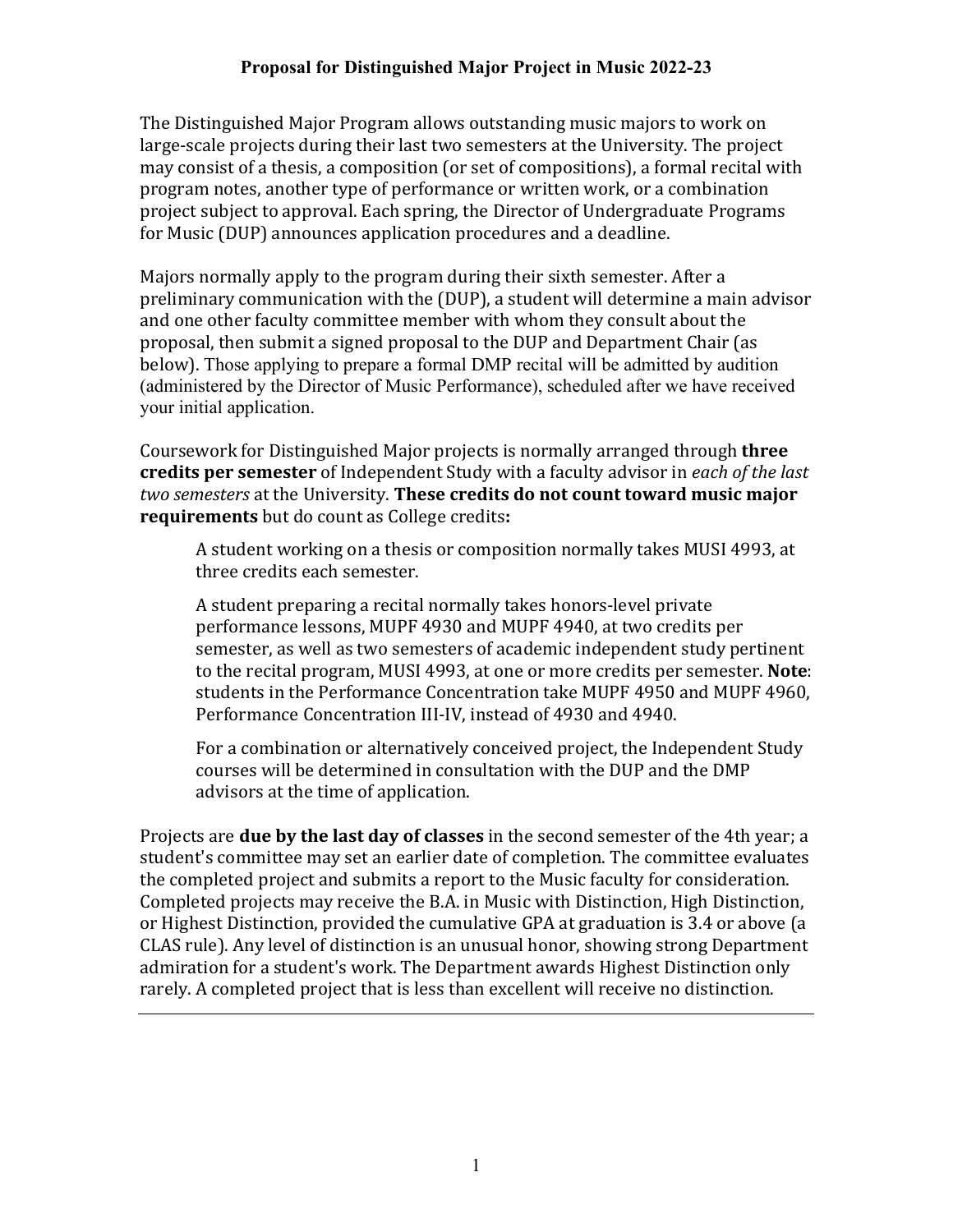## **Proposal for Distinguished Major Project in Music 2022-23**

Please complete this form (with signatures, either electronic or scanned) and email as attachment to the DUP.

*\_\_\_\_\_\_\_\_\_\_\_\_\_\_\_\_\_\_\_\_\_\_\_\_\_\_\_\_\_\_\_\_\_\_\_\_\_\_\_\_\_\_\_\_\_\_\_\_\_\_\_\_\_\_\_\_\_\_\_\_\_\_\_\_\_\_\_\_\_\_\_\_\_\_\_\_\_\_*

*\_\_\_\_\_\_\_\_\_\_\_\_\_\_\_\_\_\_\_\_\_\_\_\_\_\_\_\_\_\_\_\_\_\_\_\_\_\_\_\_\_\_\_\_\_\_\_\_\_\_\_\_\_\_\_\_\_\_\_\_\_\_\_\_\_\_\_\_\_\_\_\_\_\_\_\_\_\_*

*Student name: \_\_\_\_\_\_\_\_\_\_\_\_\_\_\_\_\_\_\_\_\_\_\_\_\_\_\_\_\_\_\_\_\_*

*Brief title/description of project:*  $\frac{1}{2}$ 

Please attach a detailed description of the project (about one page).

*Expected date of completion of project:* 

*Names and signatures of the two faculty advisors for the project.*

Each project is supervised by a committee of **two** faculty members – a main advisor for the project and a secondary advisor -- who will together submit a final confidential evaluative report to the faculty. At least one of these two committee members must be on the full-time academic faculty. (An additional performance faculty member is assigned each year by the Department to also evaluate recitals independently).

The signatures below indicate that these instructors have read and approved the attached description of the proposed project and have agreed to advise the student during the year and to participate in evaluation of the completed project.

*Names Signature: Main advisor (print name):*

*Second advisor (print name): Signature:*

All projects must be approved by the Chair and the Director of Undergraduate Programs:

*\_\_\_\_\_\_\_\_\_\_\_\_\_\_\_\_\_\_\_\_\_\_\_\_\_ \_\_\_\_\_\_\_\_\_\_\_\_\_\_\_\_\_\_\_\_\_\_\_\_\_\_\_\_\_*

*\_\_\_\_\_\_\_\_\_\_\_\_\_\_\_\_\_\_\_\_\_\_\_\_\_ \_\_\_\_\_\_\_\_\_\_\_\_\_\_\_\_\_\_\_\_\_\_\_\_\_\_\_\_\_*

*Signature of Chair: \_\_\_\_\_\_\_\_\_\_\_\_\_\_\_\_\_\_\_\_\_\_\_\_\_\_\_\_\_\_*

*Signature of DUP:* 

DMP Recitals additionally must be approved by the Director of Performance:

*Signature of Director of Performance: \_\_\_\_\_\_\_\_\_\_\_\_\_\_\_\_\_\_\_\_\_\_\_\_\_\_\_\_\_\_*